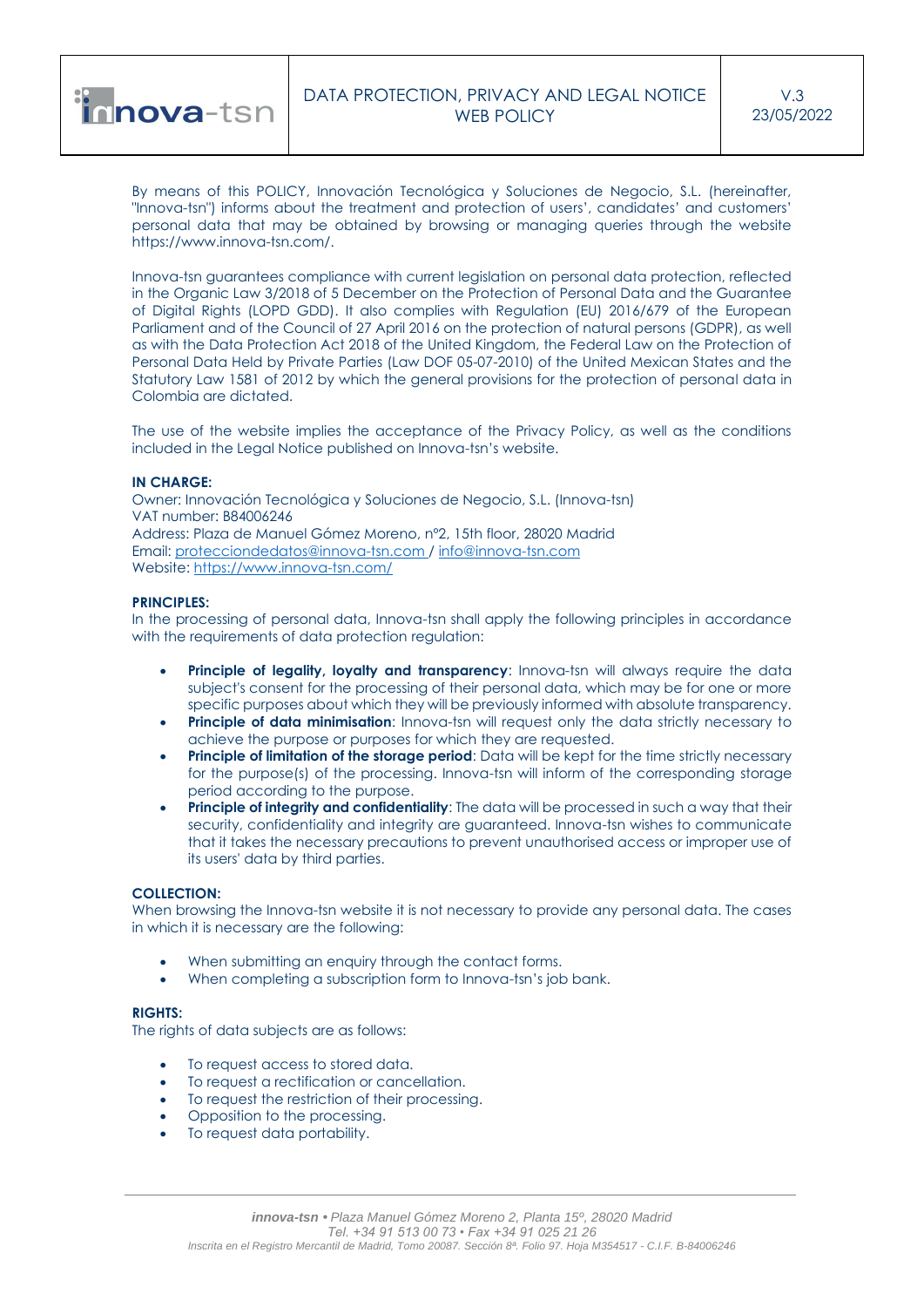

The exercise of these rights is personal and therefore must be exercised directly by the data subject, by requesting it to Innova-tsn, which means that any data subject who has provided their data at any time may contact Innova-tsn and request information about the data it has stored and how they were obtained, request their rectification, request their portability, object to their processing, restrict their use or request the cancellation of the data in Innova-tsn's files.

To exercise the rights of access, rectification, cancellation, portability and opposition it is necessary to send an email to [protecciondedatos@innova-tsn.com t](mailto:protecciondedatos@innova-tsn.com)ogether with a valid proof of identification such as a photocopy of the ID card or equivalent.

Every data subject has the right to effective legal protection and the right to lodge a complaint with the supervisory authority, in this case the Spanish Data Protection Agency, if he or she considers that the processing of personal data concerning him or her is in breach of the law.

#### **PURPOSE:**

When a user/company accesses the website to send an email to Innova-tsn, subscribes to its job bank or makes a query, he/she provides personal information for which Innova-tsn is responsible. This information may include personal data such as an IP address, name and surname, email address, telephone number or company. By providing this information, the data subject consents to this information being collected, used, managed and stored by Innova-tsn under the conditions contained in the Legal Notice and in this Policy.

The personal data and the purpose of the processing by Innova-tsn are differentiated by the information collection system. In both cases it is necessary to consent to it by ticking the corresponding box (I ACCEPT…):

• **Queries**. From the "Contact" section. Purpose: Management and response to the request or query.

| Nombre                                                             | Email                                                                                                                   | Cindad                                                                                                                                                                   |
|--------------------------------------------------------------------|-------------------------------------------------------------------------------------------------------------------------|--------------------------------------------------------------------------------------------------------------------------------------------------------------------------|
| Apellidos                                                          | Compañia                                                                                                                | Teléfono                                                                                                                                                                 |
| Mensaje                                                            |                                                                                                                         |                                                                                                                                                                          |
|                                                                    |                                                                                                                         |                                                                                                                                                                          |
|                                                                    |                                                                                                                         |                                                                                                                                                                          |
|                                                                    | □ ACEPTO el uso de mis datos para dar respuesta a mi solicitud.                                                         |                                                                                                                                                                          |
| pastioner la petición y los conservará mientras dure esta gestión. |                                                                                                                         | Los datos de carácter personal proporcionados serán tratados por Innovación Tecnológica y Soluciones de Negocio S.L. con C.I.F.nº B- 34006246 con el fin de              |
|                                                                    | los terminos especificados en la legislación sobre protección de datos, dirigiendose a protecciondedatos@innova-tun com | Innova-tan le informa que tiene derecho a ejercer sus derechos de acceso, rectificación, supresión, cancelación, oposición, limitación del tratamiento y portabilidad en |
|                                                                    | Para más información, les muestro aviso legal y muestra política de privacidad.                                         |                                                                                                                                                                          |
| been successfully sent.                                            |                                                                                                                         | Once the form has been completed, a new page appears verifying that the form has                                                                                         |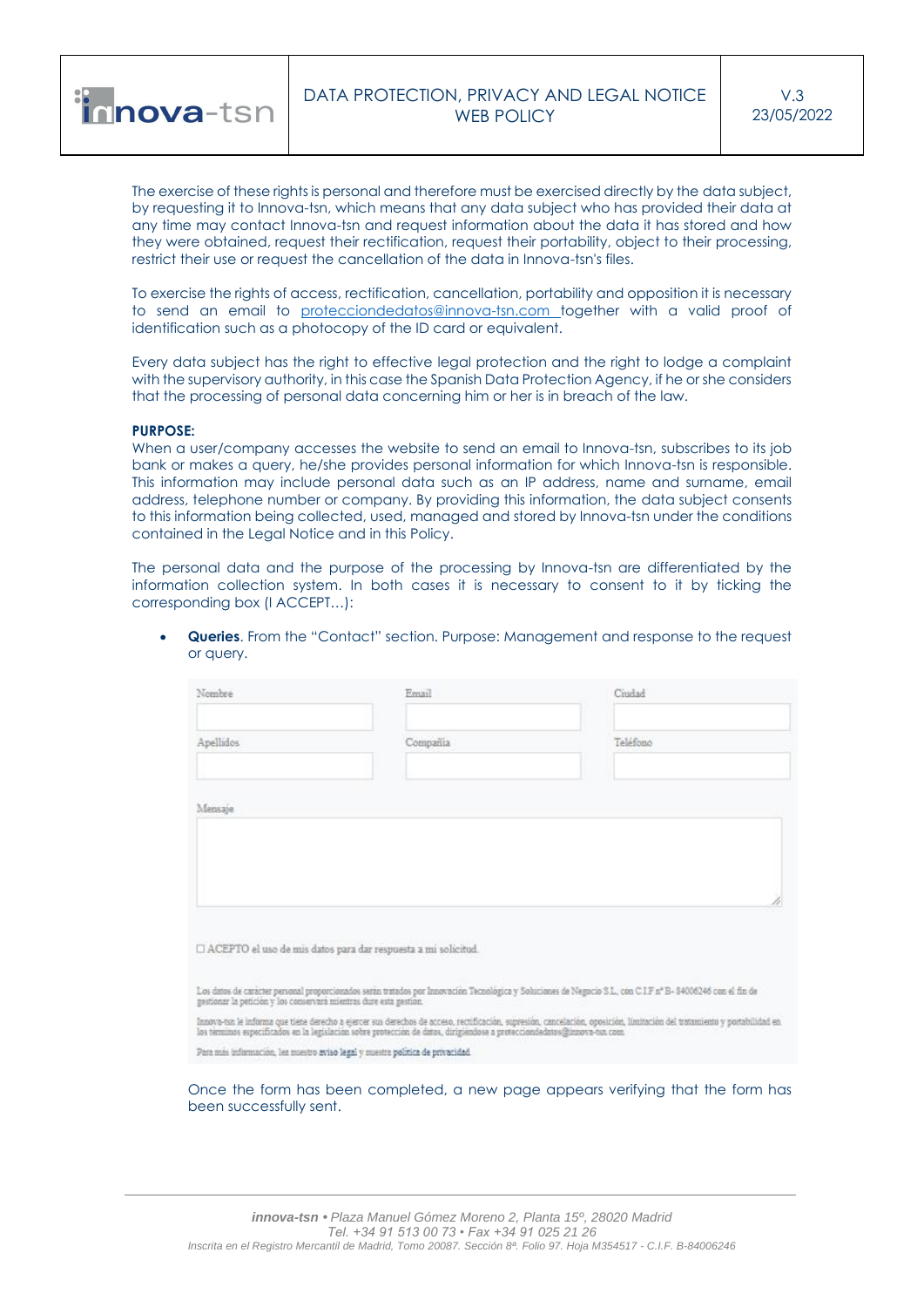



# ¡Gracias! Mensaje de contacto enviado correctamente

• **Subscription to the job bank:** The "Join us" section allows to send the CV to the company.



The "Join Us" button redirects to the contact form of the job section, where it is necessary to fill in the fields Name, Surnames, Email, Phone, Country, Comments. The first four fields are mandatory.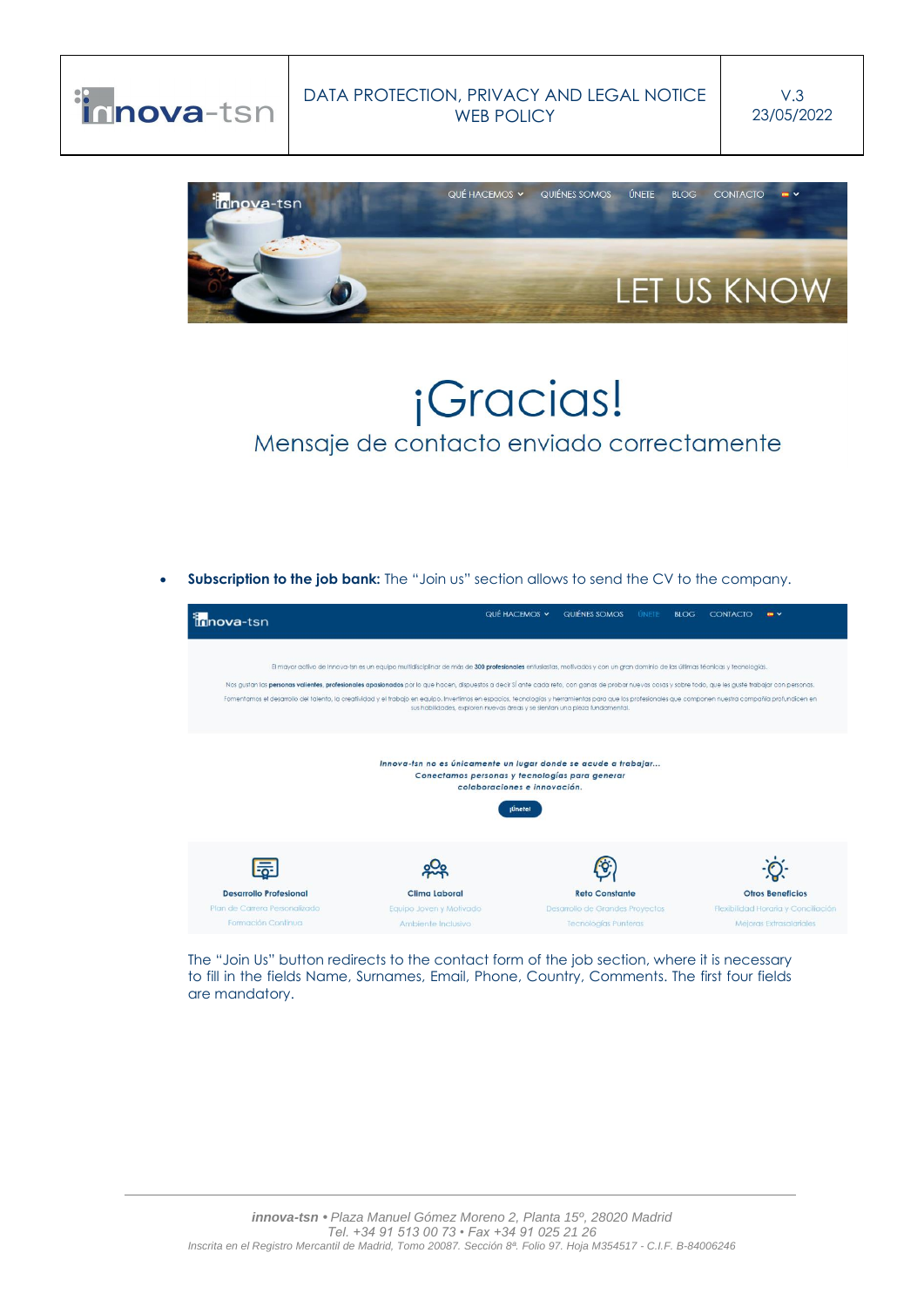

## DATA PROTECTION, PRIVACY AND LEGAL NOTICE WEB POLICY

# **IDÉJANOS CONOCERTE!**

| Nombre*                           | Email*                                                                                                               | Teléfono*                                                                                                                                  |
|-----------------------------------|----------------------------------------------------------------------------------------------------------------------|--------------------------------------------------------------------------------------------------------------------------------------------|
|                                   |                                                                                                                      |                                                                                                                                            |
| Apellidos*                        | País                                                                                                                 |                                                                                                                                            |
|                                   |                                                                                                                      |                                                                                                                                            |
|                                   |                                                                                                                      |                                                                                                                                            |
| Comentarios                       |                                                                                                                      |                                                                                                                                            |
|                                   |                                                                                                                      |                                                                                                                                            |
|                                   |                                                                                                                      |                                                                                                                                            |
|                                   |                                                                                                                      |                                                                                                                                            |
|                                   |                                                                                                                      |                                                                                                                                            |
|                                   | □ ACEPTO el uso de mis datos para dar respuesta a mi solicitud.                                                      |                                                                                                                                            |
|                                   |                                                                                                                      |                                                                                                                                            |
|                                   | □ ACEPTO el uso de mis datos para incluirlos en la bolsa de empleo.                                                  |                                                                                                                                            |
|                                   |                                                                                                                      |                                                                                                                                            |
|                                   | 84006246 con el fin de gestionar la petición y los conservará mientras dure esta gestión.                            | Los datos de carácter personal proporcionados serán tratados por Innovación Tecnológica y Soluciones de Negocio S.L, con C.I.F nº 8-       |
|                                   | tratamiento y portabilidad en los términos especificados en la legislación sobre protección de datos, dirigiéndose a | Innova-tsn le informa que tiene derecho a ejercer sus derechos de acceso, rectificación, supresión, cancelación, oposición, limitación del |
| protecciondedatas@innova-tsn.com. |                                                                                                                      |                                                                                                                                            |
|                                   | Para más información, lea nuestro aviso legal y nuestra política de privacidad.                                      |                                                                                                                                            |
|                                   |                                                                                                                      |                                                                                                                                            |
| No soy un robot                   | Privacidad * Términos                                                                                                |                                                                                                                                            |

#### No esperes tu oportunidad. ¡Créala!

• Once the previous form has been completed, the system gives the option of attaching a file with your Curriculum Vitae. Purpose: Incorporation of the data to Innova-tsn's job bank.

# ¡Queremos conocerte!

#### Adjunta tu CV aguí:

Seleccionar archivo Ninguno archivo selec.

□ ACEPTO el uso de mis datos para dar respuesta a mi solicitud.

datos de carácter personal proporcionados serán tratados por Innovación Tecnológica y Soluciones de Negocio S.L, con C.I.F nº 8-84006246 con el fin de gestionar la petición y los conservará mientras dure esta gestión.

tsn le informa que tiene derecho a ejercer sus derechos de acceso, rectificación, supresión, concelación, oposición, imitación del tratam<br>términos especificados en la legislación sobre protección de datos, dirigiéndose a p .<br>ción, limitación del tratamiento y portabilidad en los

Para más información, lea nuestro aviso legal y nuestra política de privacidad.



There are additional purposes for which Innova-tsn may process personal data: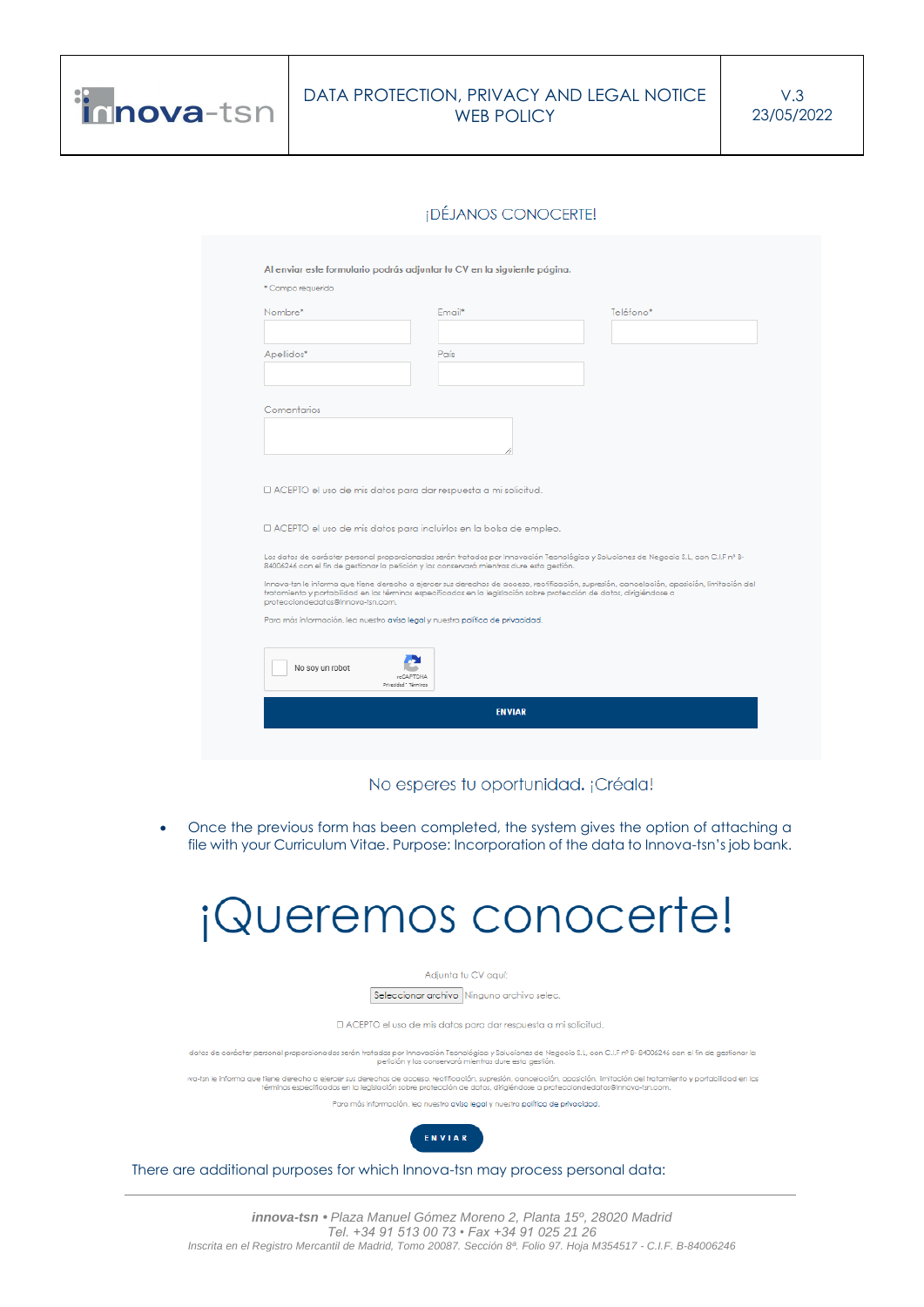innova-tsn

- To ensure compliance with the conditions set out in the Legal Notice and applicable law. This may include the development of tools and algorithms to help this website ensure the confidentiality of the personal data it collects.
- To support and improve the services offered by the Innova-tsn website.
- To analyse browsing. Innova-tsn may collect other non-identifying data obtained through the use of cookies that are downloaded to your computer when you browse the website, the characteristics and purpose of which are detailed in the Privacy and Cookies Policy section of the website.
- Innova-tsn is present in social networks. By following Innova-tsn's social networks, the processing of personal data will be governed by this section, as well as by those terms of use, privacy policies and access regulations that belong to the social network that applies in each case and that have been previously accepted (Twitter, Linkedin, etc.). Innova-tsn will process personal data in order to correctly manage its presence in the social network, to inform of its activities, products or services, as well as for any other purpose that the regulations of the social networks allow. In no case will Innova-tsn use the profiles of followers in social networks to send advertising individually.

#### **SECURITY:**

To protect personal data, Innova-tsn takes all reasonable precautions and follows industry's best practices to prevent its loss, misuse, inappropriate access, disclosure, alteration or destruction.

#### **OTHER SITES:**

Pages on this website may include embedded content (e.g. videos, images, articles, etc.). Embedded content from other websites behaves in exactly the same way as if you had visited the other website.

These websites may collect data about the data subjects, use cookies, embed additional thirdparty tracking code, and monitor your interaction using this code.

#### **COOKIES:**

In order for this website to function properly it needs to use cookies, which is information that is stored in your web browser.

On the Privacy & Cookies page it is possible to consult all the information relating to the collection policy, the purpose and processing of cookies.

#### **LEGITIMACY:**

The legal basis for the processing of data is consent, as defined by the GDPR in Article 4.11: *" any freely given, specific, informed and unambiguous indication of the data subject's wishes by which he or she, by a statement or by a clear affirmative action, signifies agreement to the processing of personal data relating to him or her "*.

#### **DATA CATEGORIES:**

The personal data processed by Innova-tsn through its website are **identification data**.

#### **STORAGE:**

The personal data provided will be retained until the purpose of the enquiry submitted is achieved or until the data subject requests Innova-tsn to delete them.

#### **ACCURACY AND TRUTHFULNESS:**

Innova-tsn assumes that the data provided are correct, complete, accurate and current. The website user is the sole responsible for the veracity and correctness of the data submitted to the site, exonerating Innova-tsn from any responsibility in this regard.